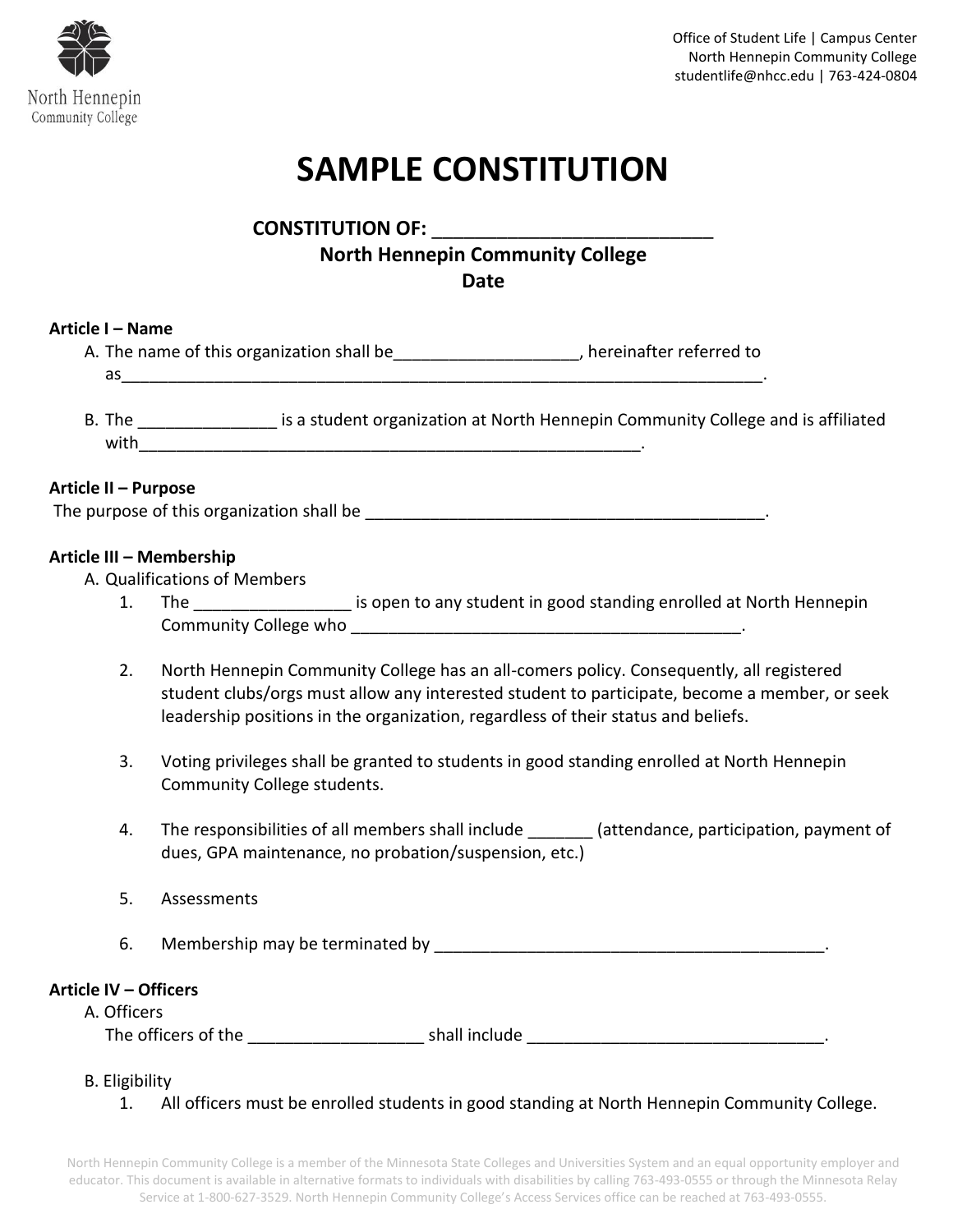- 2. (Other qualifications for holding office may include length of membership, class standing, enrollment in a program, minimum GPA, etc.)
- C. Duties and Responsibilities
	- 1. The Chair (President) shall preside at all meetings of the club, represent the club to the college and others, and shall convene the executive committee at least monthly during an academic session.
	- 2. The Vice President shall assume the duties of the President in his/her absence and serve as a member of all sub-committees.
	- 3. The Secretary shall keep all records of official business.
	- 4. The Treasurer shall keep all records of financial transactions.
- D. Election
	- 1. Officers shall be elected by a simple majority vote of the members present at the first meeting of the fall semester.
	- 2. If vacancies occur in any of the offices, new officers shall be elected by a simple majority present at the meeting after the announcement of the vacancy.
- E. Removal
	- 1. An officer may be removed at any time with or without cause by a 2/3 majority vote of the total voting membership.
	- 2. Automatic removal of officers shall occur if eligibility standards are not maintained or if academic or behavioral probation or suspension are imposed upon the officer.

#### **Article V – Committees**

- A. Standing Committees
	- 1. The Executive Committee shall be comprised of the elected officers of the club/org and shall meet to prepare agenda items and informational reports, and to collaborate on the business of the organization. The Executive Committee may, with a majority vote, authorize expenditures of up to \$\_\_\_\_\_ for routine operational expenses.
	- 2. The program committee shall \_\_\_\_\_\_\_\_\_\_\_\_\_\_\_\_\_\_\_\_\_\_\_\_\_\_\_\_\_\_\_\_\_\_\_\_\_\_\_\_\_\_\_\_\_\_\_\_.
	- 3. The \_\_\_\_\_\_\_\_\_\_\_\_\_\_\_\_ committee shall \_\_\_\_\_\_\_\_\_\_\_\_\_\_\_\_\_\_\_\_\_\_\_\_\_\_\_\_\_\_\_\_\_\_\_\_\_\_\_\_.

#### B. Ad Hoc Committees

- 1. The (organization, Executive Committee) may establish ad-hoc committees at any time as deemed necessary.
- 2. The President shall appoint members to the ad-hoc committees.

# **Article VI – Operations**

A. Quorum

North Hennepin Community College is a member of the Minnesota State Colleges and Universities System and an equal opportunity employer and educator. This document is available in alternative formats to individuals with disabilities by calling 763-493-0555 or through the Minnesota Relay Service at 1-800-627-3529. North Hennepin Community College's Access Services office can be reached at 763-493-0555.